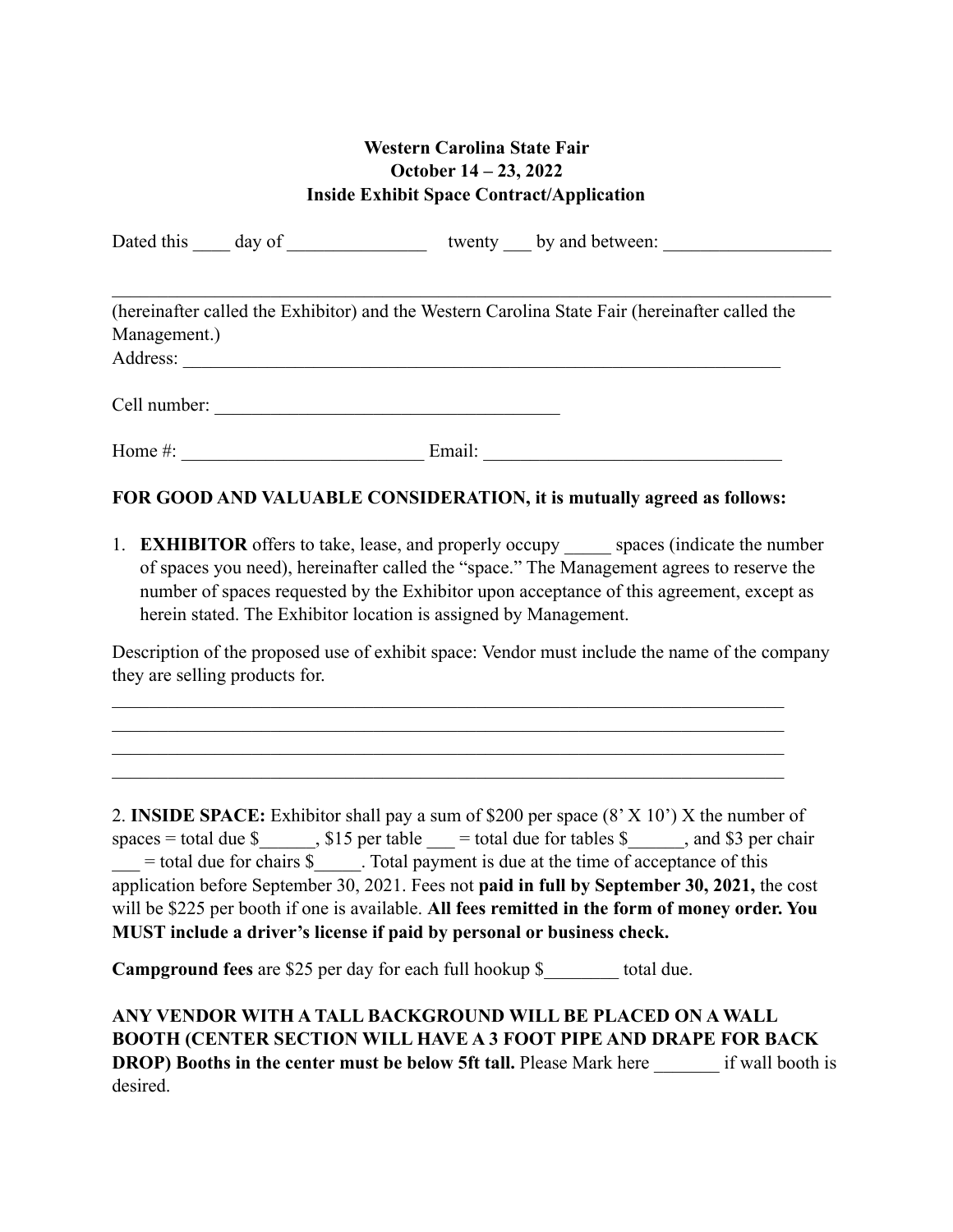3. Exhibitor assumes the responsibility of payment of all state, and/or local sales tax, if applicable.

4. Vendors may drive up to Exhibit Building on Thursday, October 13, 2022, NO VEHICLES WILL BE ALLOWED TO DRIVE UP TO EXHIBIT BUILDING BEGINNING FRIDAY, OCTOBER 14, 2022, THRU SUNDAY OCTOBER 23, 2022. After Thursday, October 13, 2022, all vendors will need to walk supplies thru main walk-in gate. (**NO VEHICLES WILL BE ALLOWED INSIDE OF BUILDING AT ALL DUE TO INSURANCE AND FIRE-CODE)** 

5. All vendors will provide the number of passes needed (one pass per person per day or shift worked) by September 30, 2022, NO PASSES WILL BE ISSUED AFTER THURSDAY OCTOBER 13, 2022.

## 6. **ALL VENDORS WILL PARK IN GENERAL PARKING IF ANY VEHICLE IS FOUND PARKED IN UNAUTHORIZED LOCATIONS IT WILL BE TOWED AT OWNERS EXPENCE. VENDORS MUST MAN THEIR ASSIGNED BOOTH DURING ALL OPEN HOURS AND NOT SOLICITE OTHER VENDORS OR HOVER AROUND ENTRY DOORS.**

7. Exhibitor shall not assign, lease, share or sub-let any part of the space. All exhibits are subject to the approval of management. Management reserves the right to refuse any Exhibitor. Only the Exhibitors name shall appear on signs over their space.

8. Management will not be responsible for any injury to the Exhibitor, its employees, or others. Management will not be responsible for loss, damage or theft to any product associated with this lease. Exhibitor agrees to indemnify, hold harmless and defend at its expense, any liability or claim, lawsuits, damages, or injuries by any person against the Management arising from lease of this space.

9. The rules and regulations are hereby part of this contract, as though incorporated and the Exhibitor shall be bound thereby. Management shall have the right to interpret, amend and enforce said rules. Any changes to this agreement must be in writing and signed by both parties.

10. The Exhibitor shall furnish a certificate of insurance covering liability, personal and property damage in the amount of \$1,000,000. **Include proof of current insurance with booth deposit/ request.**

11. In case the space should not be available for the uses herein specified due to war, government action, act of God, fire, strikes, labor disputes or any cause beyond the control of Management, this agreement shall terminate. In such event the Exhibitor shall and does hereby waive any claim to damages or any recovery thereof except pre-paid leases, less pro-rata share allocable to the actual expenses incurred by Management. Should Management in its sole discretion, consider it advisable not to hold the show at the time and place herein provide, Management shall have